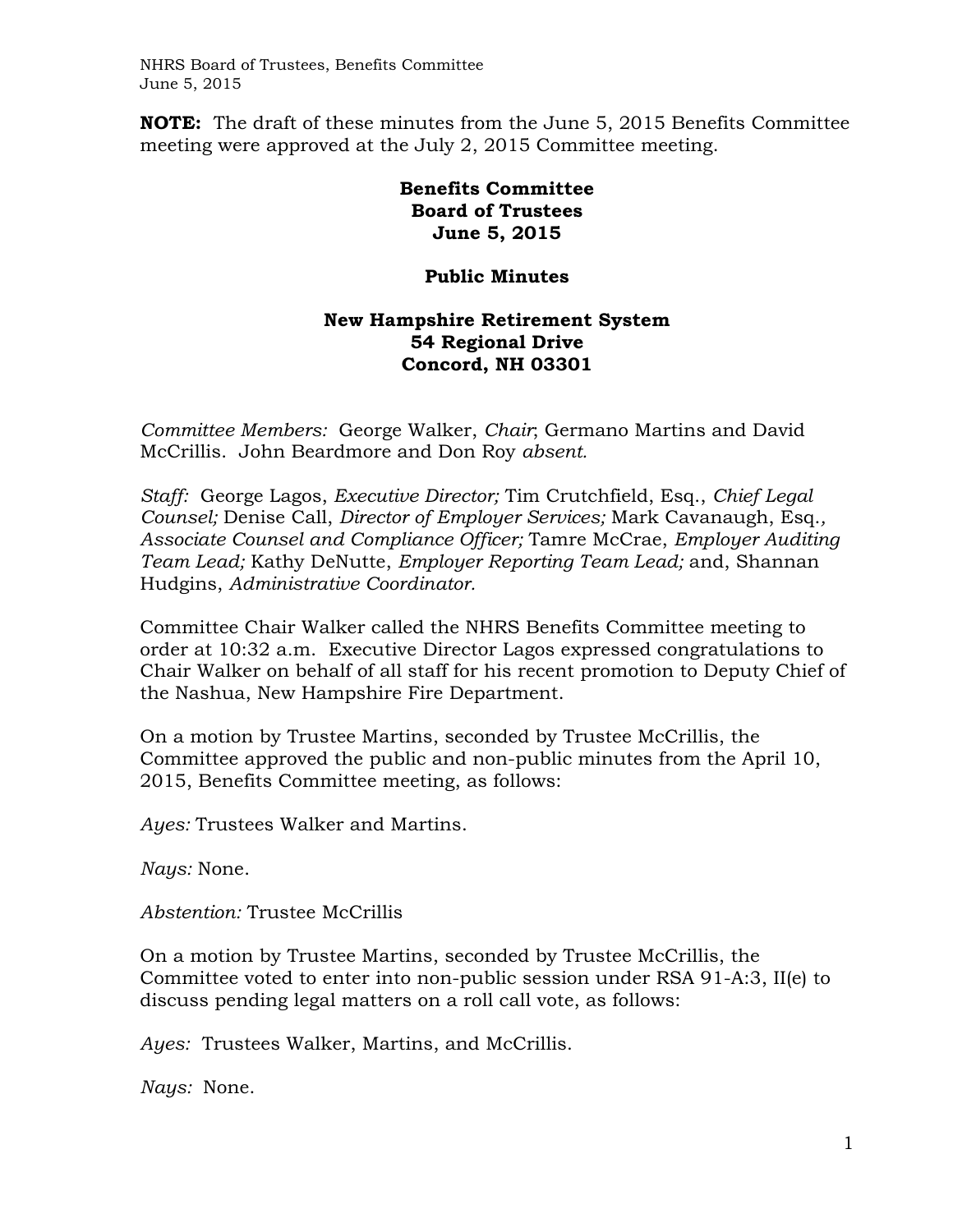On a motion by Trustee McCrillis, seconded by Trustee Martins, the Committee unanimously voted to conclude the non-public session.

No votes were taken during the non-public session.

Chief Legal Counsel Crutchfield discussed retroactive Medicare authorizations received recently by a limited number of NHRS retirees, explaining that because the retroactive authorizations occurred through no prior action by the retirees regular recoupment procedures were not applicable to them. A brief discussion followed.

The Committee next reviewed Staff-recommended revisions to the Recoupment and Hardship Policies. Atty. Crutchfield stated that because the current Policies were three years old and that there had been a number of recoupments acted upon under the Policies, a timely review was in order. He explained that the recoupment practice of "twice as long for half as much" was in the Recoupment Policy but not in RSA 100-A. Mr. Lagos noted that any interest accrual was not included in the recoupment practice and suggested extending repayment terms over many years could be construed as an interest-free loan from the System. There was further discussion about what interest rate would be appropriate. Following which, Mr. Lagos stated that Staff would prepare an interest-rate proposal, tied to the option of an extended repayment schedule, for the Committee's consideration and review.

Atty. Crutchfield further suggested changing the term "waiver" to "consideration" in the Hardship Policy to clarify to all applicants that a full waiver of monies owed to NHRS was an unlikely outcome.

On a motion by Trustee Martins, seconded by Trustee McCrillis, the Committee voted to enter into non-public session under RSA 91-A:3, II(c) to discuss disability examinations on a roll call vote, as follows:

*Ayes:* Trustees Walker, Martins, and McCrillis.

*Nays:* None.

On a motion by Trustee Martins, seconded by Trustee McCrillis, the Committee unanimously voted to conclude the non-public session.

No votes were taken during the non-public session.

The closing discussion was focused on the definition of earnable compensation as confirmed by the most recent New Hampshire Supreme Court decisions. Atty. Cavanaugh indicated that considerable staff time had been spent focusing on the interpretation of the statutory provisions and the